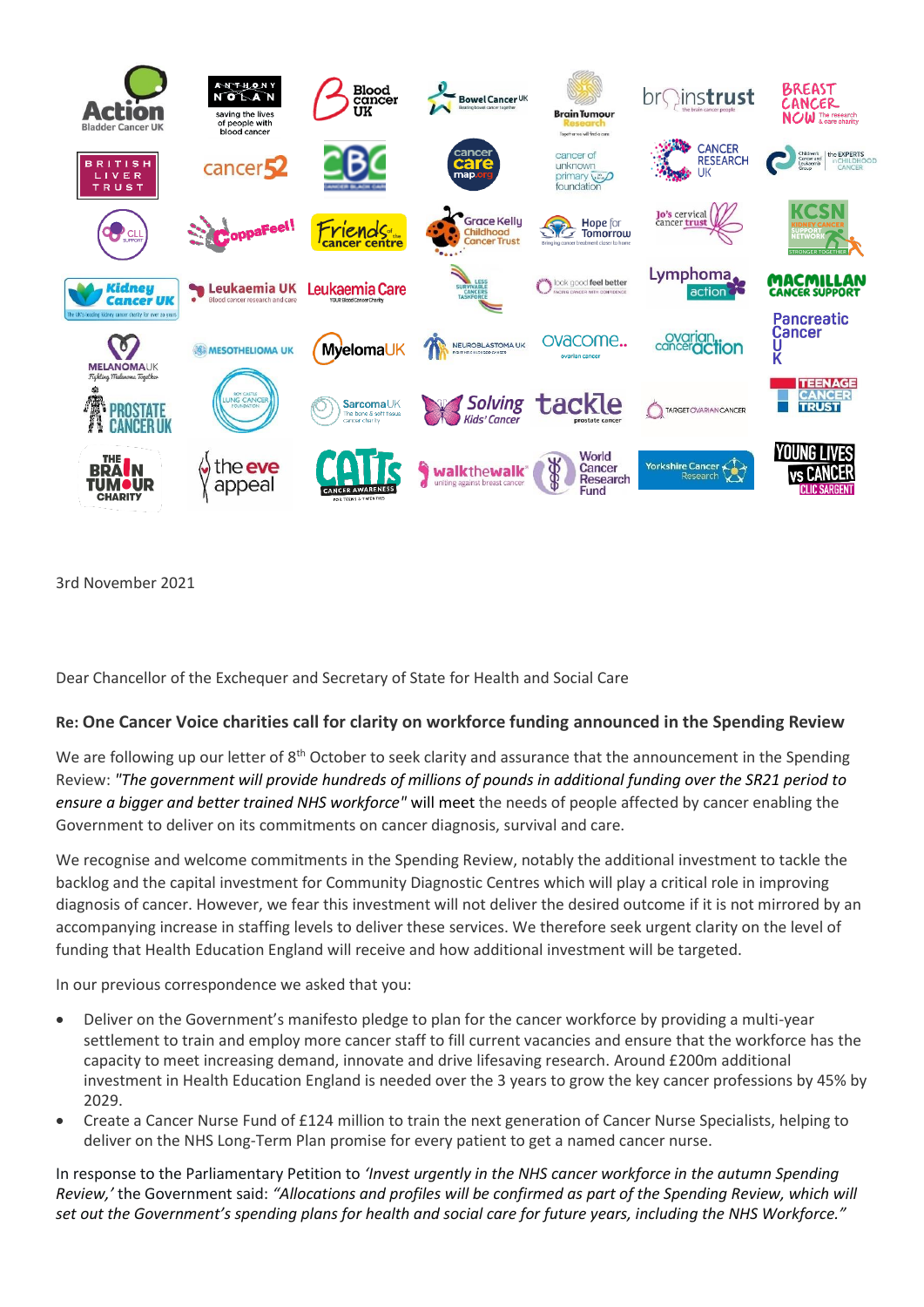We were therefore concerned that this detail was absent in the Spending Review announcement and associated documents.

Much depends on this funding. You will be aware that our ask for investment in the cancer workforce reflects commitments in the [NHS People Plan](https://www.england.nhs.uk/wp-content/uploads/2020/07/We-Are-The-NHS-Action-For-All-Of-Us-FINAL-March-21.pdf) which states: *"when the government further clarifies the available budget to expand the workforce and make sure that education and training is fit for the future – as expected to be set out in the forthcoming spending review – more details will follow."* We are keen to understand when more information will be made available and how we can support and inform that process.

You will be aware that there is widespread support for this investment in the NHS and cancer workforce. It is recognised by the Health and Social Care Select Committee through its cancer services inquiry, that a number of All Party Parliamentary Groups have jointl[y petitioned Government](https://petition.parliament.uk/petitions/596566/) on this issue, and it is also backed by the public polling from Ipsos MORI which recently revealed the 'biggest problems facing Britain's healthcare system' was not enough staff.

We want to support the Department and Health Education England in addressing this challenge. Long term investment in the cancer workforce is critical to clearing the cancer backlog in time, meeting early diagnosis targets and improving how we provide care. Without this action, to meet demand for diagnosis and care, patients will suffer and good investments announced last week will fail to deliver.

> Genevieve Edwards Chief Executive **Bowel Cancer UK**

We look forward to your reply.

Henny Braund Chief Executive **Anthony Nolan**

Henry Frand

Jane Lyons Chief Executive **Cancer 52**

Yours sincerely

Seannie Reber

Jeannie Rigby Chief Executive **Action Bladder Cancer UK**

Pandyt

Pamela Healy OBE Chief Executive **British Liver Trust**

Harc Auckland

Marc Auckland CLLSA Chair of Trustees **CLL Support Association**

Nick Turkentine Chief Operating Officer **Kidney Cancer UK**

Gillian Nuttall Chief Executive **Melanoma UK**

Als Sewell

Natalie Haskell

 $N.$ Heskee

CEO **CoppaFeel!**

Anna Jewell Chair **Less Survivable Cancers Taskforce**

dig Am

Liz Darlison MBE Chief Executive Officer **Mesothelioma UK**

Gemma Percys Generates Buralds Gemma Peters Chief Executive

**Blood Cancer UK**

Professor Frank Chinegwundoh MBF Chairperson **Cancer Black Care**

bollen Shaw

Colleen Shaw Chief Executive **Friends of the Cancer Centre**

Zack Pemberton-**Whiteley** Chief Executive **Leukaemia Care**

Zpwhiteley

Sarah McDonald Director of Research **Myeloma UK**

Dr Jen Kelly Director **Grace Kelly** 

ÆŠ

Robin Pritchard Co-Director **Cancer Care Map**

Bani Ried

**Childhood Cancer Trust**

Fiona Hazel Chief Executive **Leukaemia UK**

Sonh McBrald

Tony Heddon Chair **Neuroblastoma UK**

One Tomington Change William

Sue Farrington Smith MBE Chief Executive **Brain Tumour Research**

John Symons Director **Cancer of Unknown Primary Foundation - Jo's friends**

TuraSeyman

Tina Seymour Chief Executive **Hope for Tomorrow**

Sodipe Rebelton Rell

Sarahjane Robertson Chief Executive **Look Good Feel Better**

*Historia* Clarex Cany loakgjoed

Victoria Clare **CEO Ovacome**

Will Jones

Chief Executive **Brains Trust**

Nicholle Articley

Michelle Mitchell OBE Chief Executive **Cancer Research UK**

Samantha Dixon Chief Executive **Jo's Cervical Cancer Trust** 

Ropinder Gill Chief Executive **Lymphoma Action**

Cary Wakefield CEO **Ovarian Cancer Action**

Baroness Delyth Morgan Chief Executive **Breast Cancer Now**

Ashley Gamble Chief Executive **Children's Cancer and Leukaemia Group**

Karbat - 1

Rose Woodward Founder and Patient Advocate **Kidney Cancer Support Network**

Lucathy

Lynda Thomas Chief Executive **Macmillan Cancer Support**

unahan

Diana Jupp Chief Executive **Pancreatic Cancer UK**